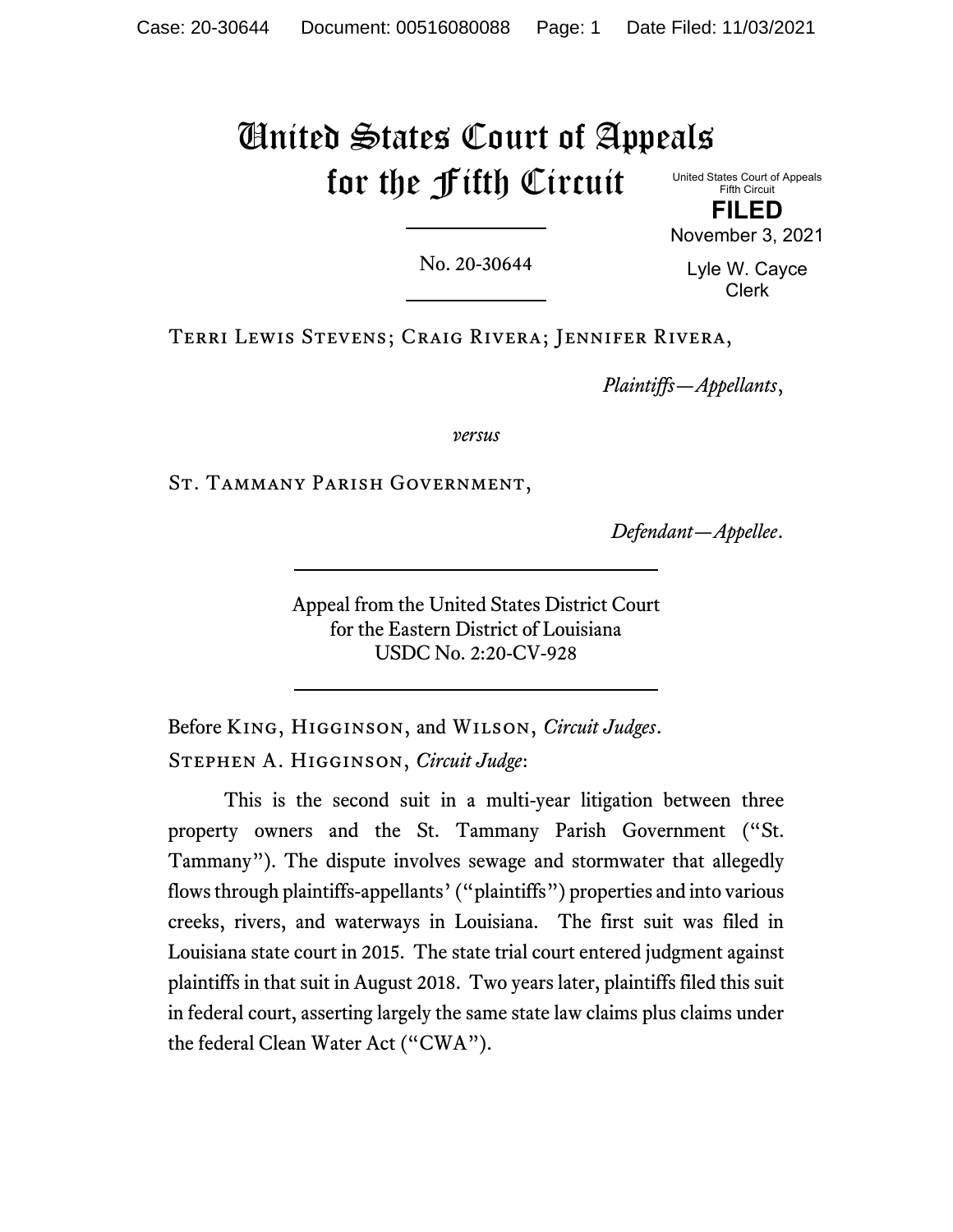The federal district court dismissed the state law claims as precluded by res judicata, dismissed the CWA claims under Federal Rule of Civil Procedure 12(b)(6) for failure to state a claim, and denied plaintiffs' motions for injunctive relief. It further denied plaintiffs' subsequent Rule 59(e) motion for reconsideration, which included a request for leave to file a third amended complaint. We AFFIRM.

I.

Plaintiffs Terri Lewis Stevens, Craig Rivera, and Jennifer Rivera live on adjoining properties located on Dove Park Road, in Covington, Louisiana. They complain of various "acts of man" related to the development of Dove Park Road, which began in 1993, and continued with additional development of the nearby Dove Park Subdivision in 2000, 2003, 2011, and 2015. The most recent complained-of project is the 2015 Dove Park road widening, "which widened a portion of the Dove Park Road and required the culverting of roadside ditches."

Plaintiffs allege that "sanitary sewer overflows . . . and other pollutants are conveyed by [St. Tammany Parish Government's] drainage ditches to a catch basin" that flows to the Stevens property, then to the Rivera property, and then into various "waters of the United States." They further allege that these discharges increase the storm and sewage burden on plaintiffs' properties and pose health risks to plaintiffs and others.

Plaintiffs filed their first suit in Louisiana state court on February 18, 2015, in the 22nd Judicial District Court for St. Tammany Parish, Louisiana. As the district court explained, they "sought relief on five different claims: (1) violation of [their] natural servitude; (2) deprivation of rights guaranteed by the U.S. Constitution and the Louisiana Constitution; (3) intentional damage to property and mental anguish; (4) possessory action; and (5) unfair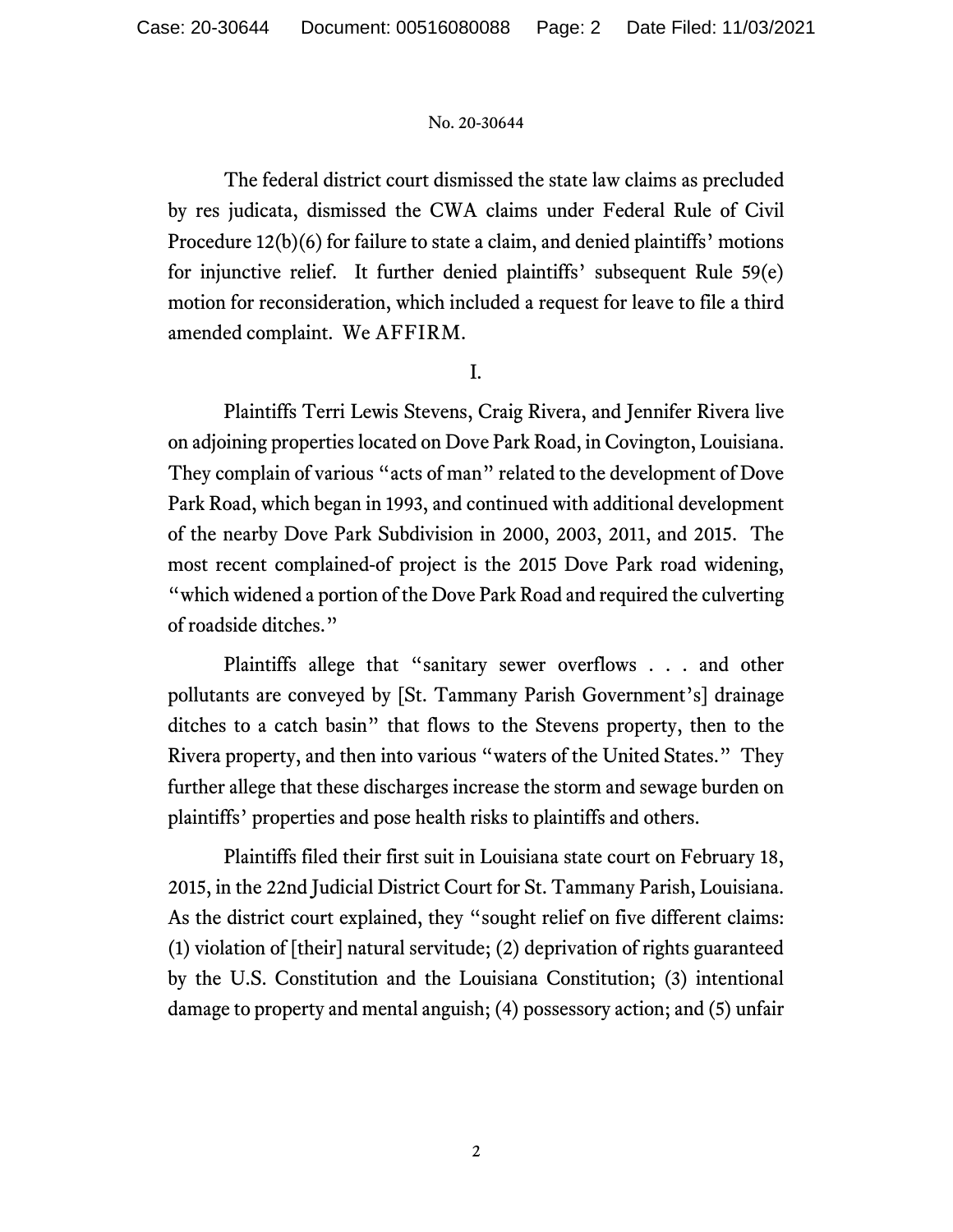trade practices under La. R.S. 51:1405." Plaintiffs sought both damages and injunctive relief.

After several years of litigation, the state trial court denied all relief and, on August 17, 2018, entered final judgment in favor of St. Tammany and against plaintiffs. Plaintiffs appealed that state court judgment. On April 8, 2021, the Louisiana First Circuit Court of Appeal affirmed. *Stevens v. St. Tammany Par. Gov't*, 322 So. 3d 1268, 1275 (La. Ct. App. 2021). Plaintiffs then filed an application for a writ of certiorari in the Louisiana Supreme Court, which remains pending.

Before the Louisiana First Circuit Court of Appeal had issued its decision, plaintiffs commenced this suit (the "second suit") in federal court. They again sued St. Tammany, as well as the Louisiana Department of Environmental Quality ("LDEQ"), for claims arising from the same "acts of man" asserted in the state court suit and for the same sewage and storm burden on their properties.Specifically, in federal court, plaintiffs asserted claims against St. Tammany for past and ongoing violations of the CWA, 33 U.S.C. § 1251 *et seq.*;[1](#page-2-0) violations of the Louisiana Pollution Discharge Elimination System ("LPDES") Permit No. LAR04000; and failure to enforce the permit, the CWA, and applicable state laws.

In these federal proceedings, plaintiffs filed their initial complaint on March 17, 2020 and then a first amended complaint on April 27, 2020. They also moved for preliminary and permanent injunctions against both St.

<span id="page-2-0"></span><sup>&</sup>lt;sup>1</sup> The CWA claims were not expressly asserted in the various state court petitions. *See Stevens*, 322 So. 3d at 1287 n.7 (noting that while plaintiffs, on appeal in state court, "alleged violations by [St. Tammany] of the Clean Water Act[,]  $\ldots$  these claims are not contained within plaintiffs' third amended petition and argument on these issues were not raised in the trial court. . . . Accordingly, we find these issues are not properly before the court on appeal.").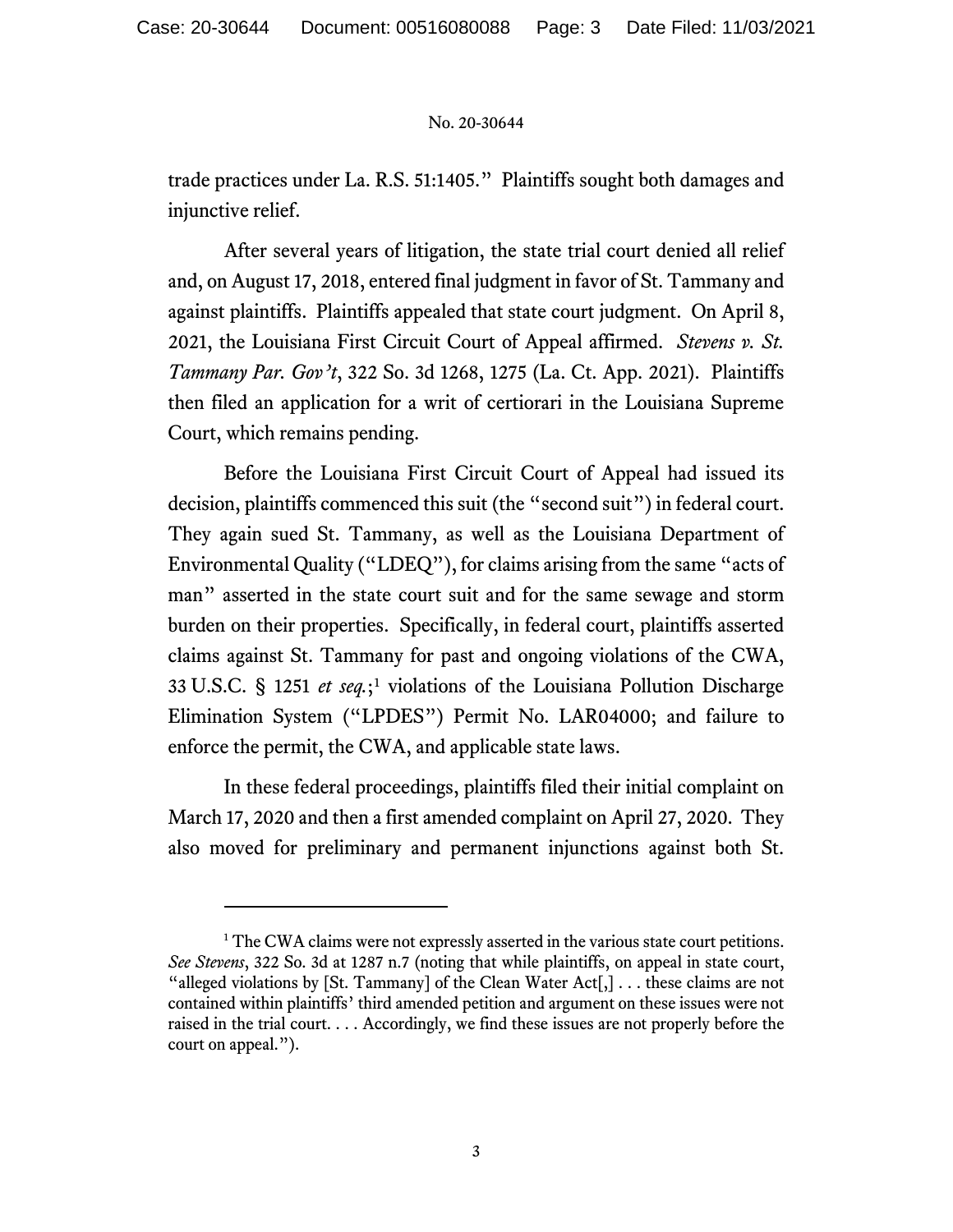Tammany and LDEQ. St. Tammany and LDEQ separately moved to dismiss the first amended complaint. St. Tammany argued that the complaint both was barred by res judicata and failed to state a claim under Federal Rule of Civil Procedure 12(b)(6), while LDEQ maintained that it was entitled to sovereign immunity under the Eleventh Amendment and, alternatively, that the complaint failed to state a claim. Plaintiffs did not oppose the motions, but instead moved for leave to file a second amended complaint (which both St. Tammany and LDEQ opposed) and otherwise asserted that the motions to dismiss were moot. They subsequently voluntarily dismissed without prejudice defendant LDEQ pursuant to Federal Rule of Civil Procedure Rule  $41(A)(1)(a)(i)$ .

On July 23, 2020, with LDEQ no longer a party to the case, the district court granted St. Tammany's motion to dismiss, concluding that that the non-CWA claims were precluded under res judicata by the state court litigation and that the CWA allegations in the first and second amended complaints failed to state a plausible claim. In a separate order, the district court denied the motion for injunctive relief. That same day, the court entered final judgment against plaintiffs.<sup>2</sup> The court subsequently denied plaintiffs' Rule 59(e) motion for reconsideration, which included a request for leave to file a third amended complaint. This timely appeal followed.

# II.

The district court had subject matter jurisdiction over plaintiffs' federal claims and supplemental jurisdiction over their state law claims. *See* 

<span id="page-3-0"></span><sup>&</sup>lt;sup>2</sup> Throughout this time, the district court also denied as premature various other motions related to plaintiffs' requests for discovery, partial summary judgment, and to disqualify St. Tammany's counsel.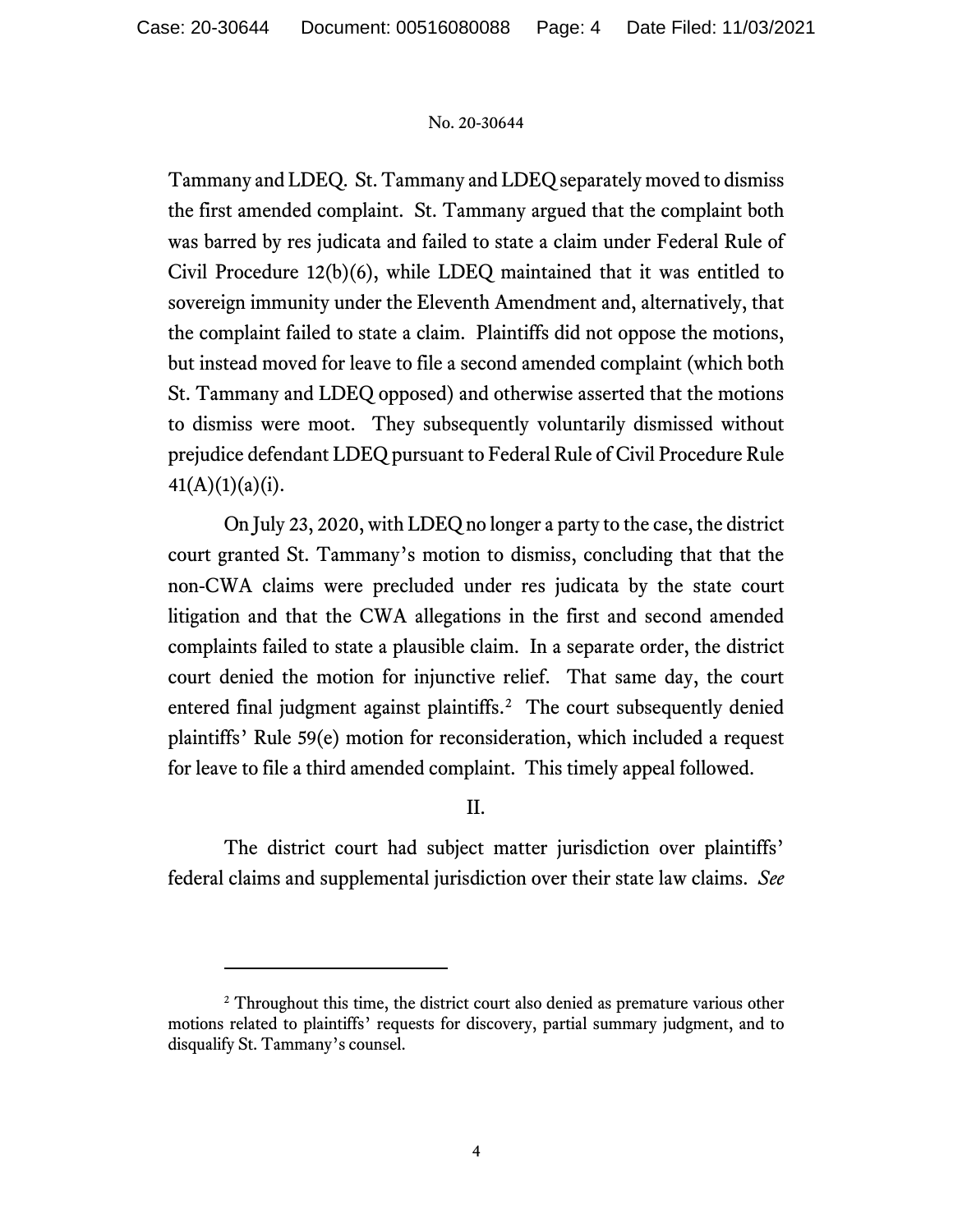28 U.S.C. §§ 1331, 1367(a). We have jurisdiction to review final judgments of a district court pursuant to 28 U.S.C. § 1291.[3](#page-4-0)

# III.

On appeal, plaintiffs challenge (1) the dismissal of their non-CWA claims as barred by res judicata; (2) the dismissal of their CWA allegations for failure to state a claim under Rule 12(b)(6); (3) the denial of leave to file a third amended complaint following dismissal of their claims; and (4) the denial of injunctive relief. We address each issue in turn.

## A.

"A district court's grant of a motion to dismiss is reviewed de novo." *Budhathoki v. Nielsen*, 898 F.3d 504, 507 (5th Cir. 2018). Likewise, "[t]he res judicata effect of a prior judgment is a question of law that this court reviews

<span id="page-4-0"></span><sup>&</sup>lt;sup>3</sup> During the pendency of this appeal, appellants filed various motions challenging our appellate jurisdiction, which this court denied. To the extent we have a further obligation to ensure that we have jurisdiction, *see Hill v. City of Seven Points*, 230 F.3d 167, 169 (5th Cir. 2000), we are satisfied that we do. Following plaintiffs' voluntary dismissal of LDEQ as a defendant in this case, the district court granted St. Tammany's motion to dismiss and entered a final judgment pursuant to Federal Rule of Civil Procedure 58(a), which ordered "that there be judgment in favor of defendant, St. Tammany Parish Government, and against plaintiffs, ... dismissing said plaintiffs' complaint, with prejudice." No further separate judgmentwas required following the district court's denial of plaintiffs' Rule 59(e) motion. FED. R. CIV. P. 58(a)(4).

While a plaintiff's voluntary dismissal of one defendant without prejudice may preclude our appellate jurisdiction in a multiple-defendant suit, *Williams v. Taylor Seidenbach, Inc.*, 958 F.3d 341, 343 (5th Cir. 2020) (en banc), it does not defeat jurisdiction where, as here, the voluntary dismissal occurs "before the adverse . . . order." *United States v. Eli Lilly & Co., Inc.*, 4 F.4th 255, 261 (5th Cir. 2021) (concluding "that the prior without-prejudice dismissals did not deprive the district court's subsequent decision of finality"). In this case, as in *Eli Lilly*, "the district court's order on the motion to dismiss was final because it adjudicated all the claims against all the remaining parties in the action at the time it was entered. The prior voluntary dismissal does not alter that conclusion." *Id.* (cleaned up).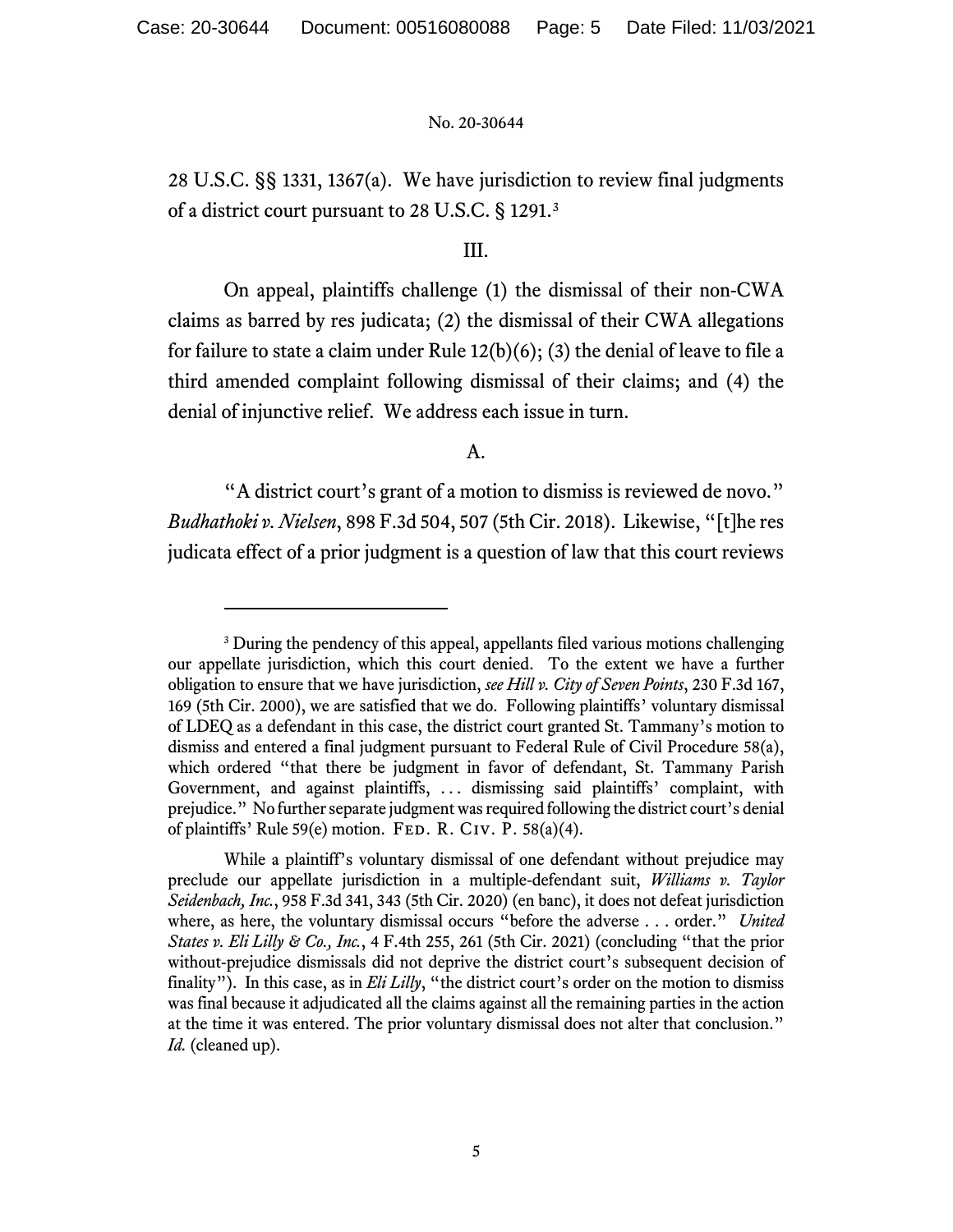de novo." *Test Masters Educ. Servs., Inc. v. Singh*, 428 F.3d 559, 571 (5th Cir. 2005).

On appeal, plaintiffs challenge whether it was error for the district court to consider res judicata arguments asserted in a motion to dismiss. Plaintiffs also argue that the state court judgment is not "final," that the causes of action asserted in the second suit did not "exist[] at the time" of the state court judgment, and that those causes of action did not arise out of the same transaction or occurrence as the state court litigation.

1.

"The rule of res judicata encompasses two separate but linked preclusive doctrines: (1) true res judicata or claim preclusion and (2) collateral estoppel or issue preclusion." *Test Masters*, 428 F.3d at 571. This appeal involves only the former. "Claim preclusion, or res judicata, bars the litigation of claims that either have been litigated or should have been raised in an earlier suit." *Id.*

Louisiana law applies to determine whether the Louisiana state court judgment in plaintiffs' suit has preclusive effect in federal court. *See Lafreniere Park Found. v. Broussard*, 221 F.3d 804, 808 (5th Cir. 2000) ("To determine the preclusive effect of a prior Louisiana court judgment, if any, this court must apply Louisiana law."); *Weaver v. Texas Cap. Bank N.A.*, 660 F.3d 900, 906 (5th Cir. 2011) (per curiam) ("In determining the preclusive effect of an earlier state court judgment, federal courts apply the preclusion law of the state that rendered the judgment.").

Louisiana's res judicata statute states that "a valid and final judgment is conclusive between the same parties, except on appeal or other direct review" if "the judgment is in favor of the defendant, all causes of action existing at the time of final judgment arising out of the transaction or occurrence that is the subject matter of the litigation are extinguished and the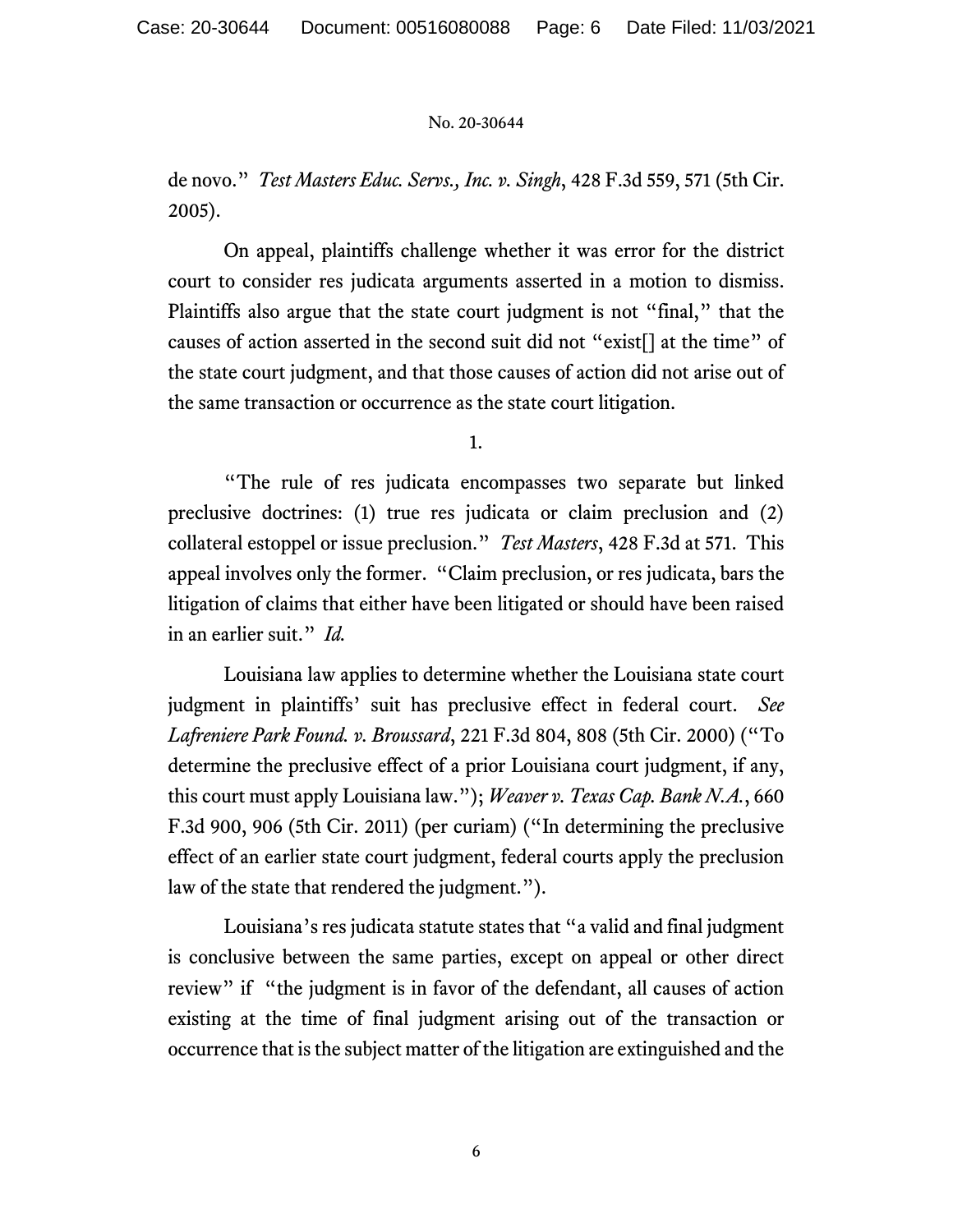judgment bars a subsequent action on those causes of action." La. Rev. STAT. § 13:4231(2). As the Louisiana Supreme Court has explained:

A reading of La. R.S. 13:4231 reveals that a second action is precluded when all of the following are satisfied: (1) the judgment is valid; (2) the judgment is final; (3) the parties are the same; (4) the cause or causes of action asserted in the second suit existed at the time of final judgment in the first litigation; and (5) the cause or causes of action asserted in the second suit arose out of the transaction or occurrence that was the subject matter of the first litigation.

*Burguieres v. Pollingue*, 843 So. 2d 1049, 1053 (La. 2003).

2.

First, plaintiffs argue that the district court erred in considering res judicata in St. Tammany's motion to dismiss. The district court explained that it considered St. Tammany's res judicata defense in its motion to dismiss because the "*res judicata* defense is apparent from the face of [p]laintiffs' complaints and the documents attached to them," which specifically "reference the State Court Litigation in their original and amended complaints."

Res judicata is an affirmative defense principally raised in a party's responsive pleading. *See* FED. R. CIV. P. 8(c)(1) ("In responding to a pleading, a party must affirmatively state any avoidance or affirmative defense, including . . . res judicata."); *Test Masters*, 428 F.3d at 570 n.2 ("[G]enerally a res judicata contention cannot be brought in a motion to dismiss; it must be pleaded as an affirmative defense."). However, this court has also held that "[d]ismissal under Rule 12(b)(6) on *res judicata* grounds is appropriate when the elements of res judicata are apparent on the face of the pleadings." *Murry v. Gen. Servs. Admin.*, 553 F. App'x 362, 364 (5th Cir. 2014) (per curiam) (unpublished) (citing *Kansa Reinsurance Co. v. Cong.*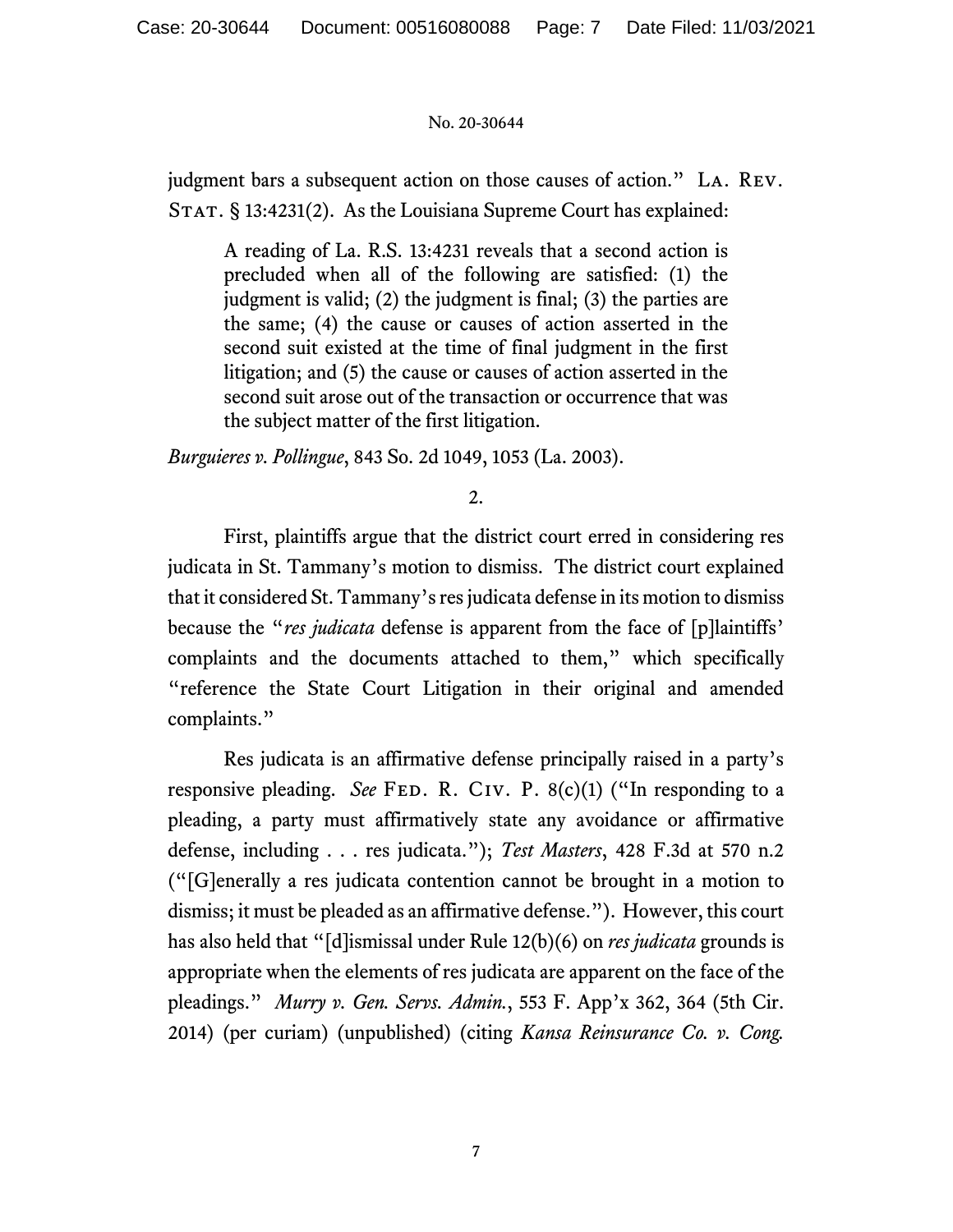*Mortg. Corp. of Tex.*, 20 F.3d 1362, 1366 (5th Cir. 1994)); *see also Kansa*, 20 F.3d at 1366 ("[W]hen a successful affirmative defense appears on the face of the pleadings, dismissal under Rule 12(b)(6) may be appropriate."); 18 Charles Alan Wright & Arthur R. Miller, Fed. Prac. & PROC. JURIS. § 4405 (3d ed.) ("In various circumstances, preclusion defenses have been entertained on motions to dismiss. This procedure is most appropriate if the defense appears on the face of the complaint.").

As the district court concluded, the res judicata defense is abundantly clear on the face of the pleadings, which incorporate and repeatedly refer to the state court litigation. Therefore, it was properly considered here at the motion to dismiss stage.

3.

Next, plaintiffs argue that the state court judgment is not "final" because that decision is still pending review on appeal. The district court concluded that "the judgment rendered in favor of [St. Tammany] by the trial court was final, as evidenced by the Final Judgment entered on August 17, 2018."

Generally, "a judgment is entitled to preclusive effect even though an appeal is pending." 18 CHARLES ALAN WRIGHT & ARTHUR R. Miller, Fed. Prac. & Proc. Juris. § 4404 (3d ed.). In Louisiana, "[a] judgment that determines the merits in whole or in part is a final judgment." LA. CODE CIV. PROC. art. 1841. The comments to the 1990 revisions to Louisiana's res judicata statute, which substantially amended the law, further describe when a judgment is final: "The use of the phrase 'final judgment' also means that the preclusive effect of a judgment attaches once a final judgment has been signed by the trial court and would bar any action filed thereafter unless the judgment is reversed on appeal." La. Rev.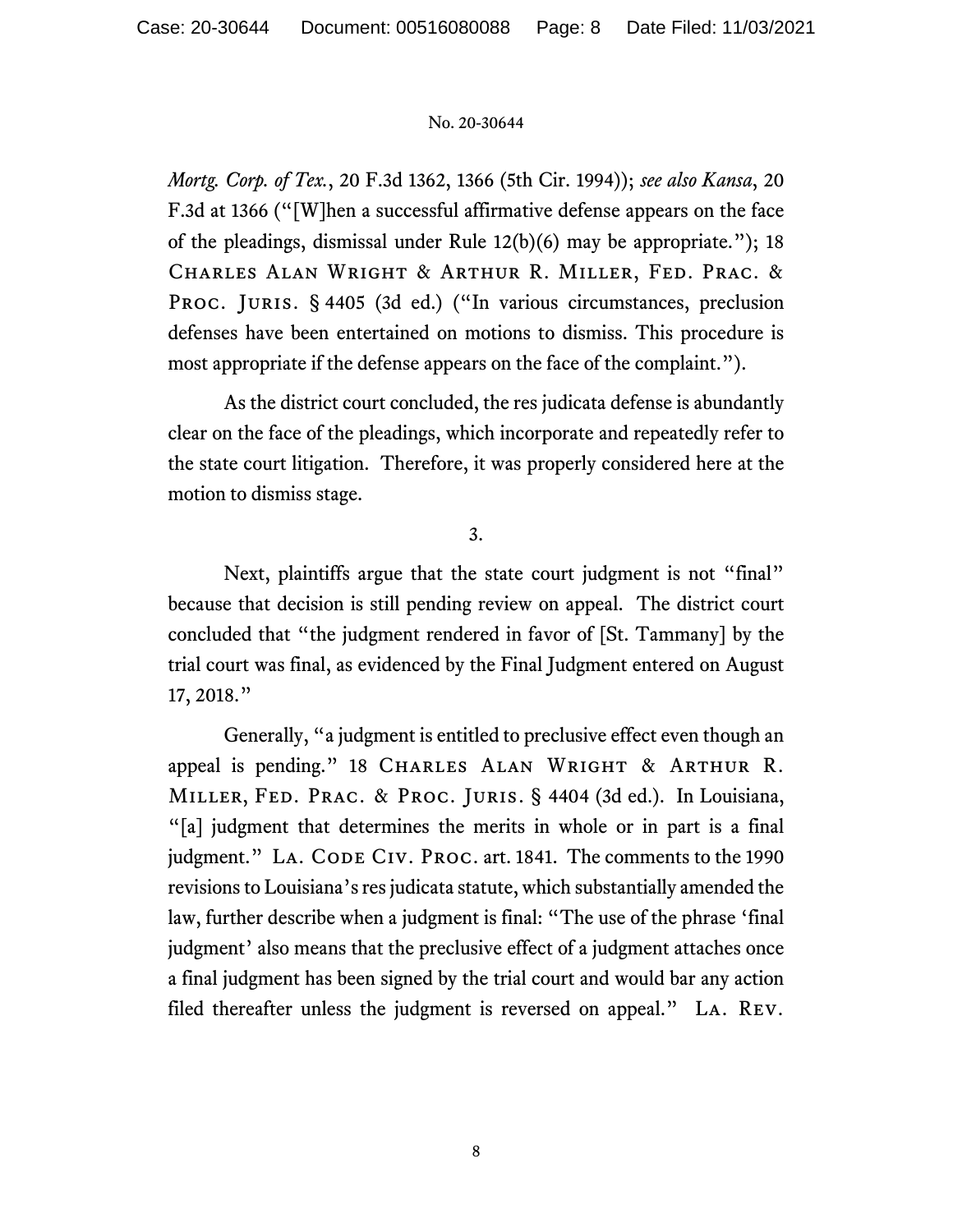STAT. § 13:4231, cmt. d. Consistently, the Louisiana Supreme Court held in 1995 that

When a court renders a judgment that decides the merits of the case in whole or in part, the judgment is a final judgment. La.Code Civ.Proc. art. 1841. A final judgment may be rendered by either a trial court or an appellate court, and a judgment by an appellate court that decides the merits of the case is a final judgment . . . . A final judgment is conclusive between the parties except on direct review. La.Rev.Stat. 13:4231.

*Tolis v. Bd. of Supervisors of La. State Univ.*, 660 So. 2d 1206, 1206 (La. 1995).[4](#page-8-0) Likewise, in 1996, we noted that Louisiana law applies res judicata to state court judgments in which an appeal was pending. *See Zatarain v. WDSU-Television, Inc.*, 79 F.3d 1143, 1996 WL 97105 at \*3 (5th Cir. 1996) (per curiam) (unpublished).

Finally, the leading treatise on Louisiana civil procedure has reached the same conclusion, explaining that when a "trial court renders a judgment that determines the merits of the case, the exception of res judicata . . . would be appropriate in a subsequent suit between the same parties on a cause of action arising out of the same transaction or occurrence, even while the

<span id="page-8-0"></span><sup>4</sup> Plaintiffs point to two cases, *Dupre v. Floyd*, 825 So. 2d 1238, 1240 (La. Ct. App. 2002), and *Florida Gas Transmission Co., LLC v. Texas Brine Co., LLC*, No. 2018-CA-1391, 2021 WL 1731775 at \*8-9 (La. Ct. App. May 3, 2021), in which the Louisiana First Circuit Court of Appeal declined to apply res judicata because the earlier judgment was still pending on appeal. Meanwhile, St. Tammany raises a third case from the same Louisiana court of appeal that held just the opposite. *See Marchand v. Texas Brine Co., LLC*, 293 So. 3d 1132, 1135 (La. Ct. App. 2019). Notwithstanding *Dupre* and *Florida Gas Transmission Co.*, the weight of the authority—including the text and commentary of Louisiana's res judicata statute and the Louisiana Supreme Court's decision in *Tolis*—better supports the understanding that, under Louisiana law, a judgment may be final for the purpose of res judicata even while an appeal is pending.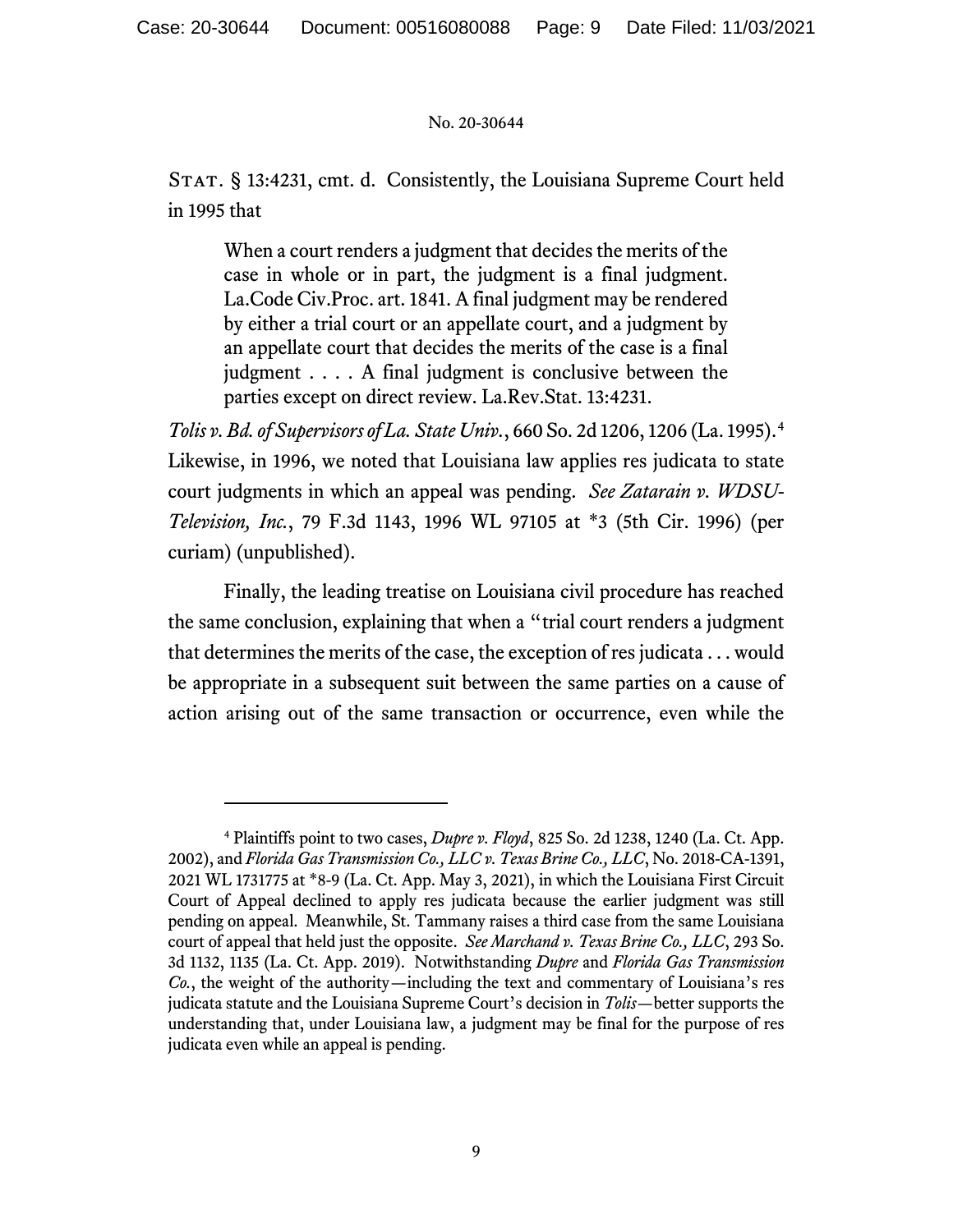judgment is on appeal." 1 FRANK L. MARAIST, LA. CIV. L. TREATISE, Civ. Proc. § 6:5 n.16 (2d ed.).

Thus, as the district court held, the August 2018 state court judgment is final for res judicata purposes.

4.

As to the last two elements of res judicata—whether "(4) the cause or causes of action asserted in the second suit existed at the time of final judgment in the first litigation," and whether "(5) the cause or causes of action asserted in the second suit arose out of the transaction or occurrence that was the subject matter of the first litigation," *Burguieres*, 843 So. 2d at 1053—the district court concluded that plaintiffs had "not raised causes of action that occurred after [the] state court's August 17, 2018 Final Judgment" and had "simply realleged their State Court Petition claims in the complaints" before the district court.

On appeal, both parties agree that res judicata would only apply to St. Tammany's alleged violative conduct *prior* to the entry of the state court judgment on August 17, 2018. *See Chauvin v. Exxon Mobil Corp.*, 158 So. 3d 761, 770 (La. 2014) (finding this element satisfied, and applying res judicata to a subsequent claim for punitive damages, where the tortfeasor's asserted wrongful *conduct* had occurred before the state court's first judgment, even though the second suit asserted claims for injuries—in this case, a subsequent cancer diagnosis—that were discovered after). As to the fifth element of res judicata, "the chief inquiry is whether the second action asserts a cause of action which arises out of the transaction or occurrence that was the subject matter of the first action." *Burguieres*, 843 So. 2d at 1053.

Plaintiffs' opening appellate brief argues, in conclusory terms, that their federal court complaint is not barred because it asserted "violations ... complained of after the state court" judgment. More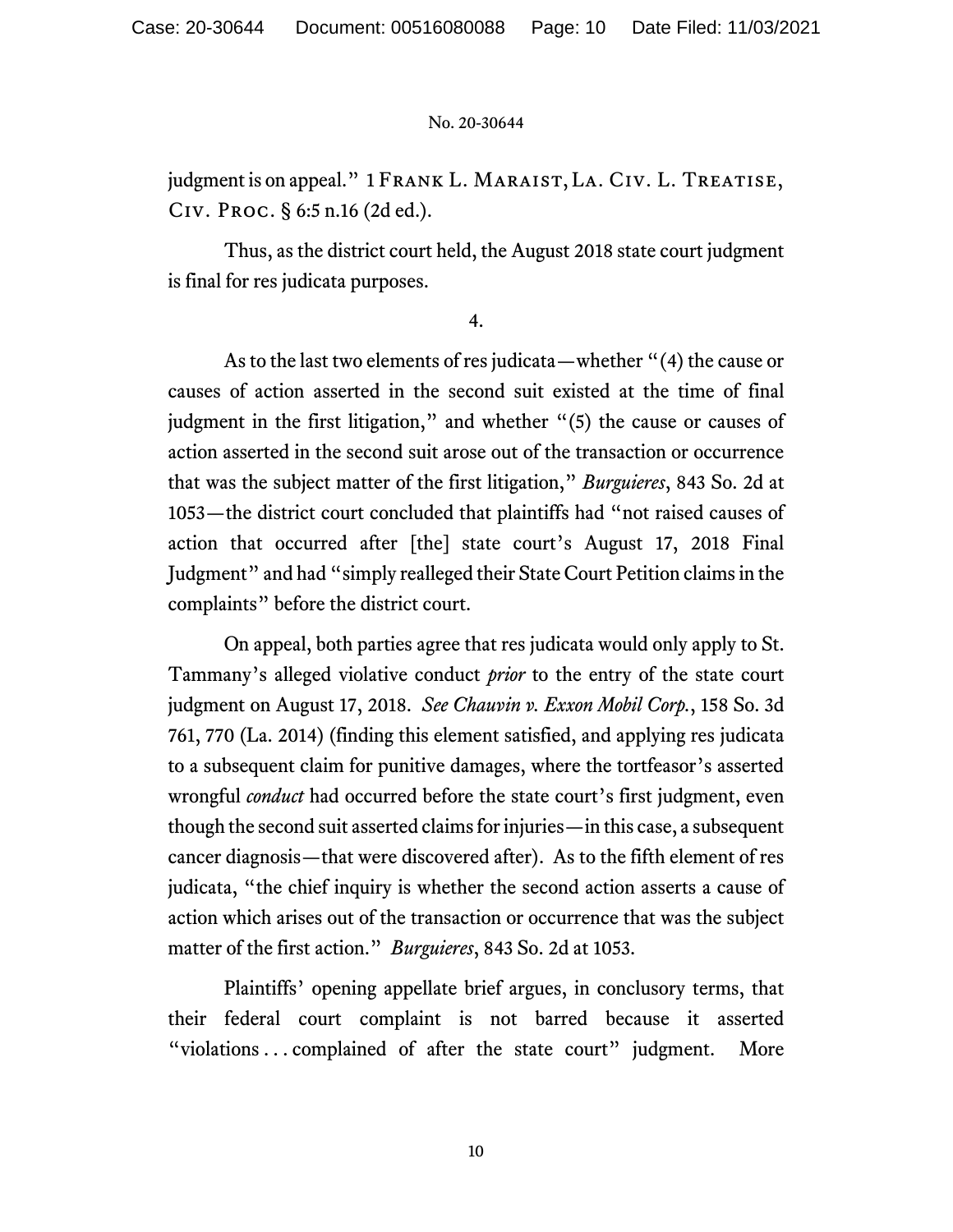specifically, in their reply brief, plaintiffs focus primarily on the "previously unrevealed . . . post-2019 public ditch sewage testing" results, which, they argue, show that St. Tammany "was and is in violation of the STOP ordinances, LDH health requirements, LDEQ regulations, and the federal CWA." Plaintiffs argue that the fifth element is not met because, despite "factual similarities" with the state court litigation, their federal suit shows "a pattern by [St. Tammany] who repeatedly violated their rights."

All of these arguments, however, appear to be merely *evidence* that relates back to the same allegations asserted in the state court litigation, rather than independent violations that occurred after the state court judgment. The district court noted that "[t]he complaint focuses on the same 'acts of man' described in the State Court Petition," which occurred in 1993, 2001, 2003, 2011, and 2015, well before the August 2018 state court judgment.

Moreover, plaintiffs' arguments on appeal implicitly acknowledge that they are collaterally attacking the evidence—and conclusions—reached by the state court. For example, they argue that the new evidence of the 2019-2020 tests "proved that plaintiffs' entirely new claims were justified, and completely disproved all prior [St. Tammany] state court denials." Likewise, all of plaintiffs' arguments appear to implicitly acknowledge that their federal suit "arose out of the transaction or occurrence that was the subject matter of the first litigation," *Burguieres*, 843 So. 2d at 1053—*i.e.* plaintiffs' continued allegations of damage caused by "sewage flow discharged by Dove Park Subdivision residents."

Thus, as the district court concluded, the non-CWA claims "existed at the time" of the state court judgment, and "are the same as those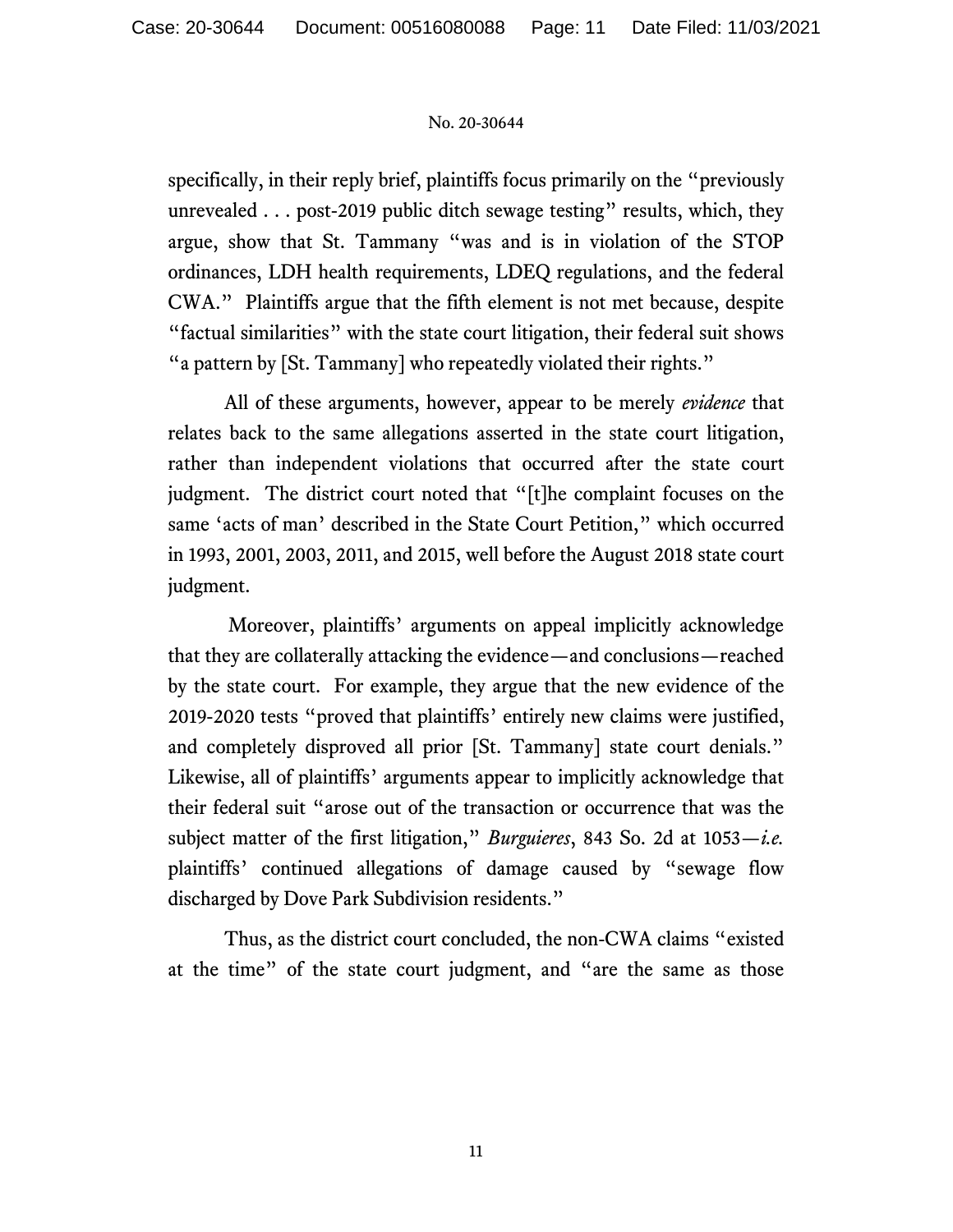asserted" in the state court litigation. *See Chauvin*, 158 So. 3d at 770.[5](#page-11-0) Accordingly, all the elements of res judicata are satisfied, and the district court properly dismissed plaintiffs' non-CWA claims.

B.

As to their CWA claims, plaintiffs argue on appeal that the district court erred in concluding that their allegations failed to state a plausible claim under Rule 12(b)(6). The Clean Water Act, 33 U.S.C. § 1251 *et seq.*, "forbids the 'addition' of any pollutant from a 'point source' to 'navigable waters' without the appropriate permit from the Environmental Protection Agency (EPA)." *County of Maui v. Haw. Wildlife Fund*, 140 S. Ct. 1462, 1468 (2020) (quoting 33 U.S.C.  $\S$ § 1311(a), 1362(12)(A)). In other words, the CWA "requires a permit when there is a direct discharge from a point source into navigable waters or when there is the *functional equivalent of a direct discharge*." *Id.* at 1476.

The CWA's "Citizen suit" provision, 33 U.S.C. § 1365, provides, in relevant part:

[A]ny citizen may commence a civil action on his own behalf—

(1) against any person (including . . . any other governmental instrumentality or agency to the extent permitted by the eleventh amendment to the Constitution) who is alleged to be in violation of (A) an effluent standard or limitation under this chapter or (B) an order issued by the Administrator or a State with respect to such a standard or limitation[.]

33 U.S.C. § 1365(a). Plaintiffs must also comply with various pre-suit notice requirements described in § 1365(b).

<span id="page-11-0"></span><sup>&</sup>lt;sup>5</sup> Plaintiffs also reference, without analysis, authorities in support of their takings/deprivation of property rights without due process claim. This claim was raised in the state court litigation and is likewise included in the res judicata bar.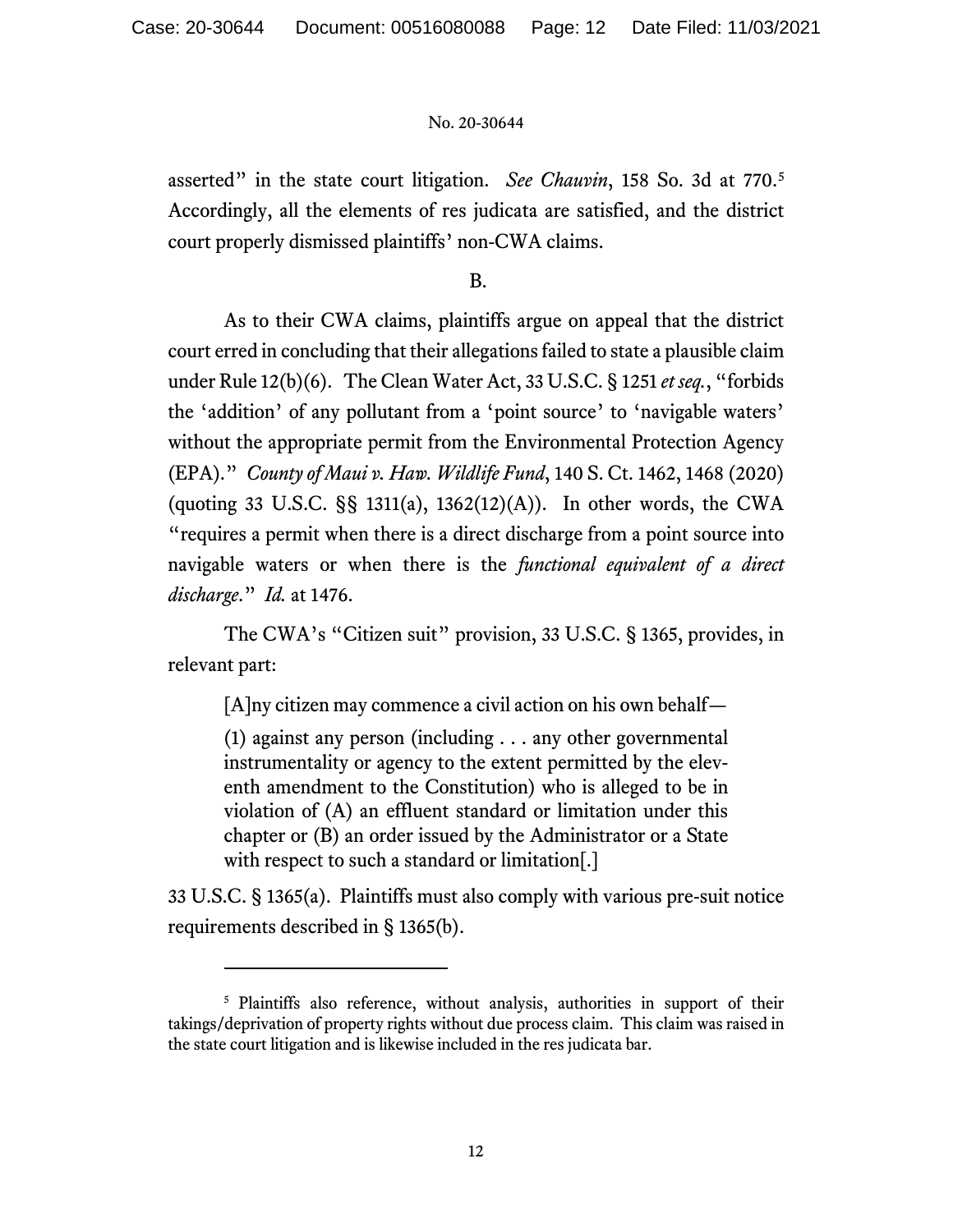The district court first concluded that plaintiffs failed to comply with the CWA's pre-suit notice requirements. *See* 33 U.S.C. § 1365(b). Then, even assuming that plaintiffs complied with those requirements, the district court concluded that the allegations in plaintiffs' original, first, and second amended complaints were conclusory, and failed to "explicitly connect [St. Tammany's] actions to pollution of the waters in the United States in violation of the CWA."

On appeal, plaintiffs have forfeited any challenge to the district court's primary holding that the allegations failed to state a plausible claim under Rule 12(b)(6). First, their opening appellate brief argues only that they complied with the pre-suit notice requirements but does not address the sufficiency of their allegations. "An appellant abandons all issues not raised and argued in its *initial* brief on appeal." *Cinel v. Connick*, 15 F.3d 1338, 1345 (5th Cir. 1994). Moreover, plaintiffs rely exclusively on the allegations in their proposed *third* amended complaint, which was not properly before the district court. At the time of the motion to dismiss, plaintiffs had only filed their first amended complaint and moved to file a second amended complaint, both of which the district court considered in ruling on the motion to dismiss.

Further supporting forfeiture, plaintiffs'reply brief fails to distinguish between the res judicata and insufficient allegations rulings, arguing that dismissal of their CWA claims was error under the district court's "*res judicata* ruling and failure to state a claim." Nor does this seven-page section of the reply brief cite a single authority or case relevant to the CWA.[6](#page-12-0) *Sindhi* 

<span id="page-12-0"></span><sup>6</sup> The only case cited in this section, *Lucky Brand Dungarees, Inc. v. Marcel Fashions Grp., Inc.*, 140 S. Ct. 1589 (2020), relates to claim preclusion.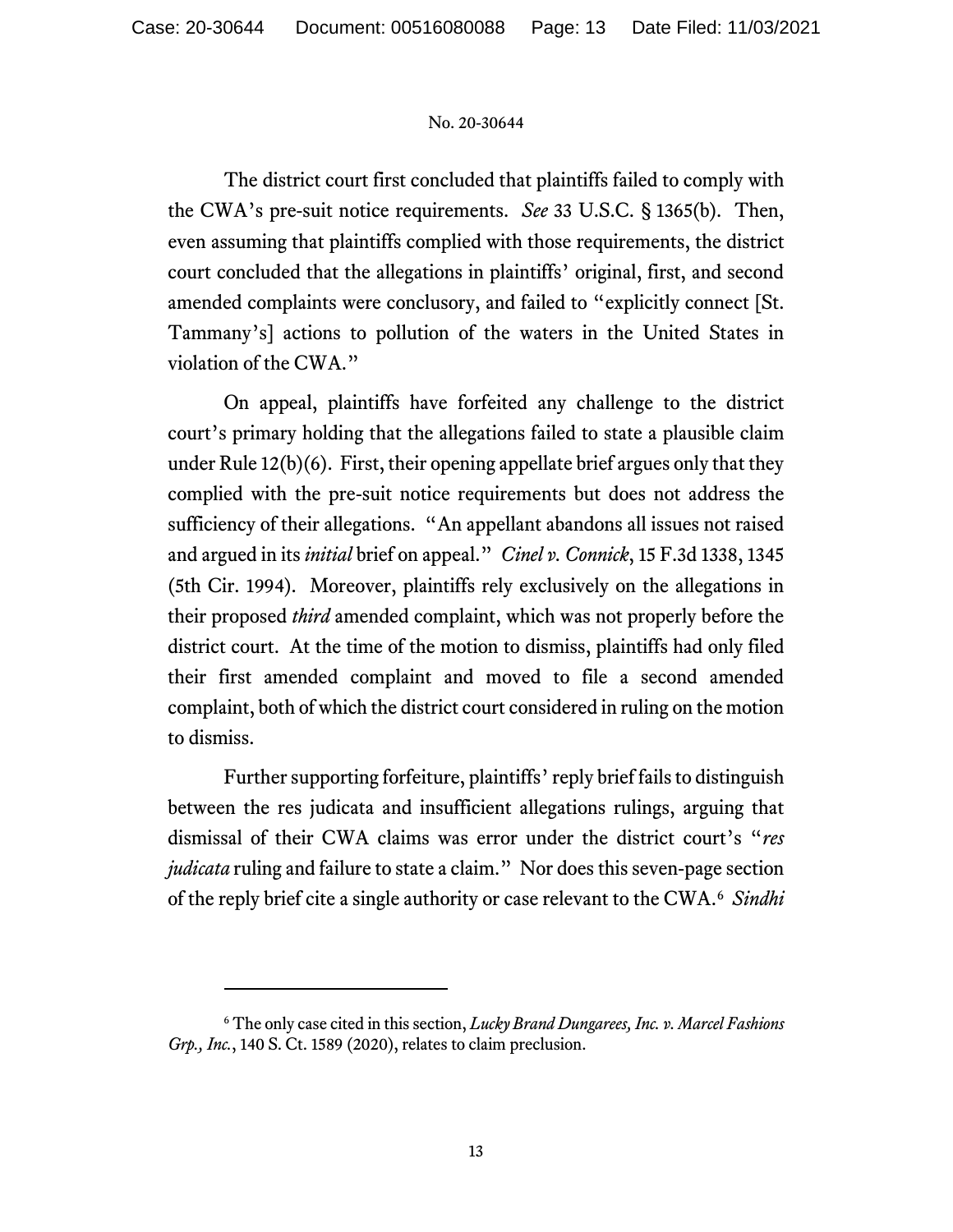*v. Raina*, 905 F.3d 327, 334 (5th Cir. 2018) ("[A] litigant can waive an argument if he fails to cite authority to support his position.").

Plaintiffs also assert that the district court failed to consider the extensive exhibits and documents attached to, and allegedly incorporated by reference in, plaintiffs' various complaints. For example, in their reply brief, plaintiffs point to a "non-exhaustive listing of exhibits, motions and memoranda" in seventeen docket entries replete with exhibits and attachments that they say were improperly "ignored and disregarded" by the district court. Even assuming that such expansive filings comply with Rule 8(a)(2)'s "short and plain" statement requirement, plaintiffs barely articulate *which* documents are significant or *how* they undermine the specific conclusions of the district court. *See Cinel*, 15 F.3d at 1345 ("A party who inadequately briefs an issue is considered to have abandoned the claim."); *Outley v. Luke & Assocs., Inc.*, 840 F.3d 212, 217 n.8 (5th Cir. 2016).

In short, plaintiffs do not point to specific allegations in any of their initial, first amended, or proposed second amended complaints that prove they have sufficiently alleged a CWA claim. By pointing exclusively to the allegations in their proposed third amended complaint, plaintiffs essentially concede that their prior allegations were indeed deficient. They even admit that their third amended complaint was designed to "use[] the district court's opinion as to specificity as guidance to avoid another Rule 12(b)(6) motion to dismiss." Thus, plaintiffs have forfeited any argument that the district court erred in dismissing the CWA allegations in the original, first, and second amended complaints. Additionally, for the reasons that follow, we do not consider the allegations asserted in plaintiffs proposed third amended complaint.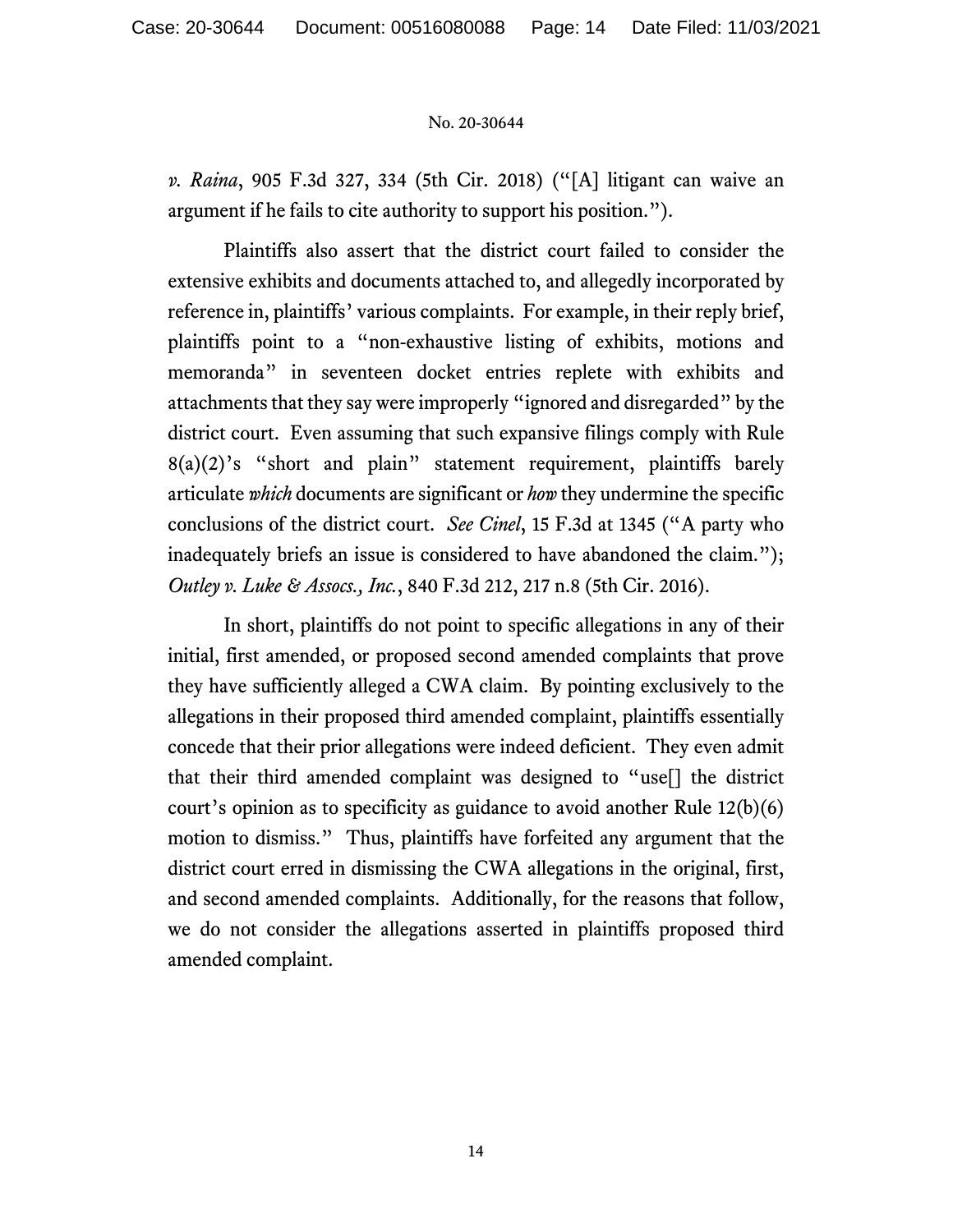C.

The denial of a Rule 59(e) motion and a motion for leave to amend a complaint is reviewed for abuse of discretion. *Allen v. Walmart Stores, L.L.C.*, 907 F.3d 170, 184 (5th Cir. 2018). "Where, as here, the plaintiff files a motion for reconsideration and requests leave to amend following a dismissal with prejudice, 'the considerations for [the] Rule 59(e) motion are governed by [Federal Rule of Civil Procedure] 15(a).'" *U.S. ex rel. Spicer v. Westbrook*, 751 F.3d 354, 367 (5th Cir. 2014) (quoting *Rosenzweig v. Azurix Corp.*, 332 F.3d 854, 864 (5th Cir. 2003)). "The district court properly exercises its discretion . . . when it denies leave to amend for a substantial reason, such as undue delay, repeated failures to cure deficiencies, undue prejudice, or futility." *Id.* Absent such factors, leave to amend should be "freely given." *Rosenzweig*, 332 F.3d at 864 (quoting FED. R. CIV. P.  $15(a)$ ). An "[o]utright refusal ... without any justifying reason appearing for the denial is not an exercise of discretion." *Allen*, 907 F.3d at 184 (quotation marks omitted).

This court has held that it is not an abuse of discretion to deny such leave where the plaintiff "had the opportunity to cure and failed," *Spicer*, 751 F.3d at 367; where the plaintiffs "did not exercise diligence," including attempting to raise facts which were "available previous to the district court's opinion," *Rosenzweig*, 332 F.3d at 864–65; *id.* at 865 (emphasizing that a "busy district court need not allow itself to be imposed upon by the presentation of theories seriatim" (quoting *Freeman v. Cont'l Gin Co.*, 381 F.2d 459, 469 (5th Cir. 1967)); or where leave to amend would be futile, *Johnson v. Teva Pharms. USA, Inc.*, 758 F.3d 605, 610 (5th Cir. 2014).

Here, the district court denied plaintiffs' fourth attempt to plead their claims. The district court extensively analyzed the allegations in plaintiffs' initial, first amended, and proposed second amended complaints in its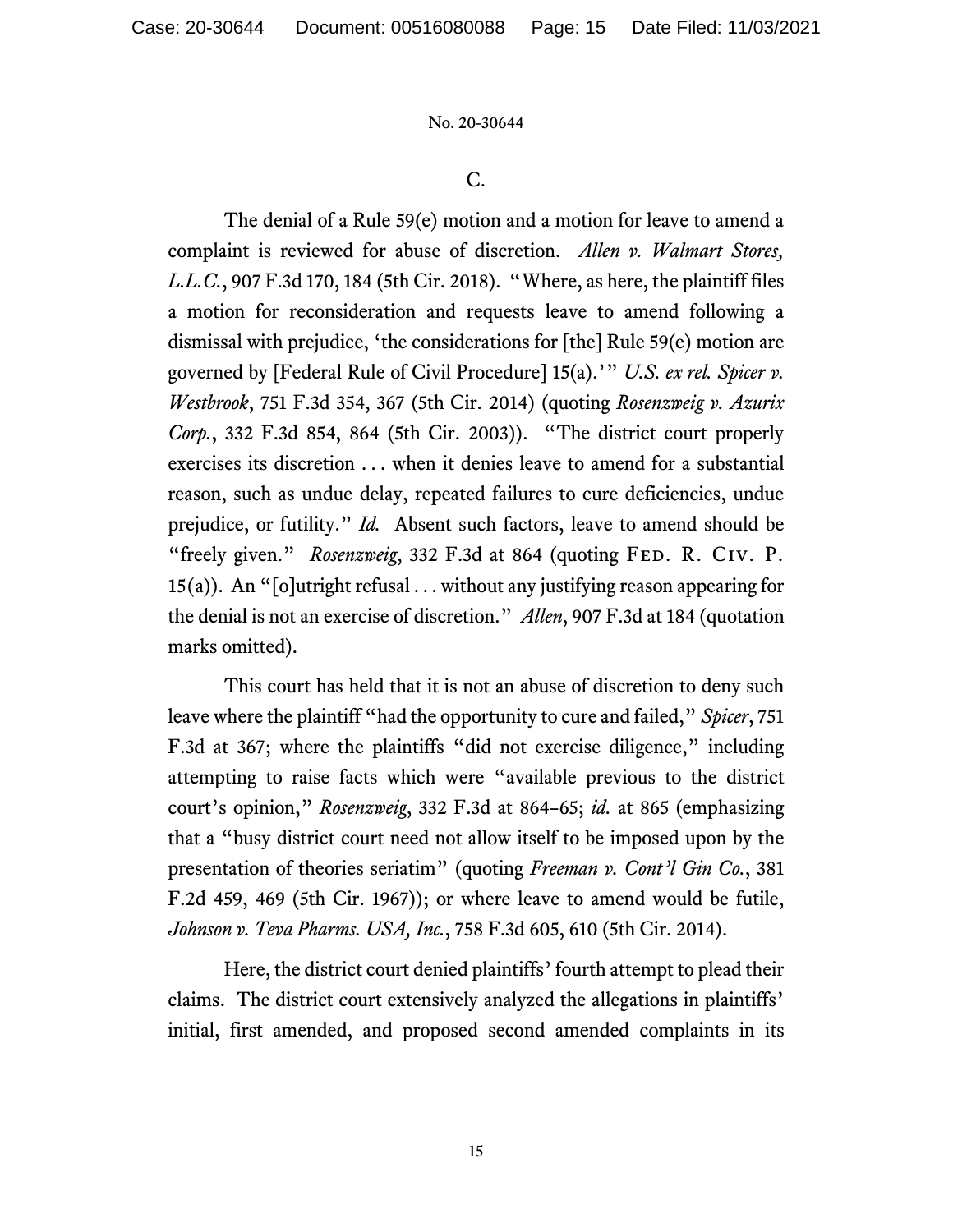original dismissal order. In denying plaintiffs' Rule 59(e) motion, it declined to reopen the case, explaining that "the [c]ourt will not entertain plaintiffs' request to amend their complaint a third time, as it is completely inappropriate to do so at this stage of litigation."

The district court's decision was not an "outright refusal," and it included express and implied "justifying reason[s]." *Allen*, 907 F.3d at 184. Plaintiffs had multiple opportunities to re-plead and cure the deficiencies in their complaints prior to the court's dismissal order. *Spicer*, 751 F.3d at 367. Additionally, plaintiffs do not explain why any of the facts in the third amended complaint were not otherwise "available previous to the district court's opinion." *Rosenzweig*, 332 F.3d at 865. Accordingly, the district court did not abuse its discretion in denying plaintiffs' motion.

# D.

Finally, plaintiffs challenge the district court's denial of their motions for preliminary and permanent injunctive relief. We review such denials for abuse of discretion, with factual findings reviewed for clear error and legal conclusions reviewed de novo. *Big Tyme Invs., L.L.C. v. Edwards*, 985 F.3d 456, 463 & n.6 (5th Cir. 2021).

The same day that the district court granted St. Tammany's motion to dismiss, it denied plaintiffs' request for injunctive relief. Plaintiffs argue that this was error largely for the same reasons they challenge the dismissal of their case: that their claims are not barred and that "the district court disregarded hundreds of pages of affidavits and other exhibits."

A party seeking a permanent injunction must "establish (1) success on the merits; (2) that a failure to grant the injunction will result in irreparable injury; (3) that said injury outweighs any damage that the injunction will cause the opposing party; and (4) that the injunction will not disserve the public interest." *Env't Tex. Citizen Lobby, Inc. v. ExxonMobil Corp.*, 824 F.3d